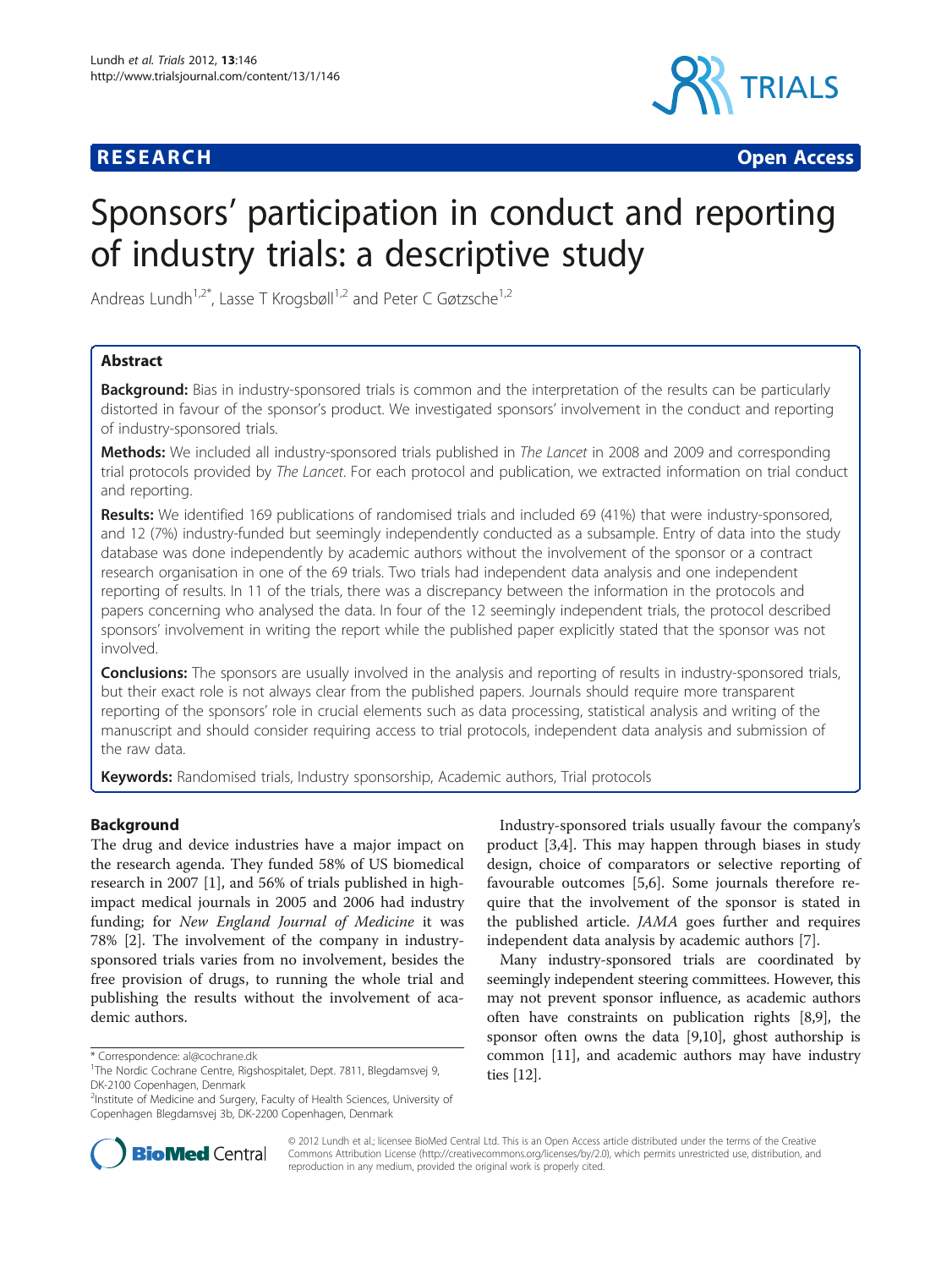We have previously reported the results from a cohort of trials published in The Lancet in 2008 and 2009 [\[10](#page-5-0)]. We found that academic authors involved in industrysponsored trials may have limited access to the raw data, although they all declared in The Lancet that they had full access to the data. We report here on the sponsors' influence on trial conduct and reporting of the results.

# Methods

# Sample

We identified all randomised clinical trials published in The Lancet in 2008 and 2009 using the index term 'randomized controlled trial' in PubMed. We excluded papers that were not full trial reports (for example, letters and commentaries) or were not part of the planned trials (for example, secondary analyses). We selected all industry-sponsored trials, defined as trials fully funded by a drug or device company and where the sponsor participated in data management or analysis. Trials where part of trial conduct was outsourced to a contract research organization (CRO) were also included. Trials where all elements of trial conduct were managed by independent academic authors (for example, by 'unrestricted' grants) were analysed separately.

Since July 2002, The Lancet has required authors to submit protocols together with the trial report and we retrieved copies of these protocols.

# Information on trial conduct and reporting in protocols and papers

One of us (AL) copied all information from protocols and papers on data management, storage, analysis, and writing of the protocol and manuscript into a pilot-tested data sheet. Two observers (AL, LTK) independently categorized these data into prespecified domains for protocols and papers, and disagreements were resolved by discussion and arbitration when needed by the third observer (PG). We made a final categorization based on data from both protocols and published papers and described discrepancies.

# Results

We identified 209 papers in PubMed and excluded 40 that were not primary reports of trials published in 2008 and 2009 (Figure 1). We excluded another 85 trials that were not fully funded by the industry, two that had protocols similar to other included trials, and one that had no independent academic authors. Of the remaining 81 trials, we included 69 industry-sponsored trials. The other 12 trials were also fully industry-funded but appeared to have been independently conducted and we therefore analysed them separately.

For seven trials, the full protocols were missing: two were not in The Lancet's database, three were protocol synopses, one was a copy of the information from [www.clinicaltrials.](http://www.clinicaltrials.gov) [gov](http://www.clinicaltrials.gov) and one only consisted of amendments to the protocol.



We received copies of five protocols from the academic authors and the other two from the sponsors.

# Data management

In 49 of the 69 trials (71%), review and verification of information in case report forms (CRFs) were handled by the sponsor or a CRO without involvement of academic authors and only in two trials (3%) by academic authors independently (Table [1](#page-2-0)).

In 52 trials (75%), entry of data into the study database was done by the sponsor or a CRO without involvement of academic authors. In only two of these trials, it was described how data were processed, that is, interpreted for categorisation purposes, and in those two trials, all safety data were processed by sponsor staff. In only one trial (1%) was data entry performed independently by academic authors. However, based only on information in the published paper, it was not possible to tell who entered study data in 50 (72%) of the trials. In 44 trials (64%), the data were stored by the sponsor or a CRO and only in one trial (1%) by academic authors. In one trial (1%), the protocol suggested that academic authors stored the data whereas the paper suggested that the sponsor stored it.

According to 38 trial protocols (55%), the sponsor had access to accumulating data before study termination and according to two (3%) the sponsor had access via membership of the Data and Safety Monitoring Board. In 24 of these 40 trials, the sponsor could stop the trial prematurely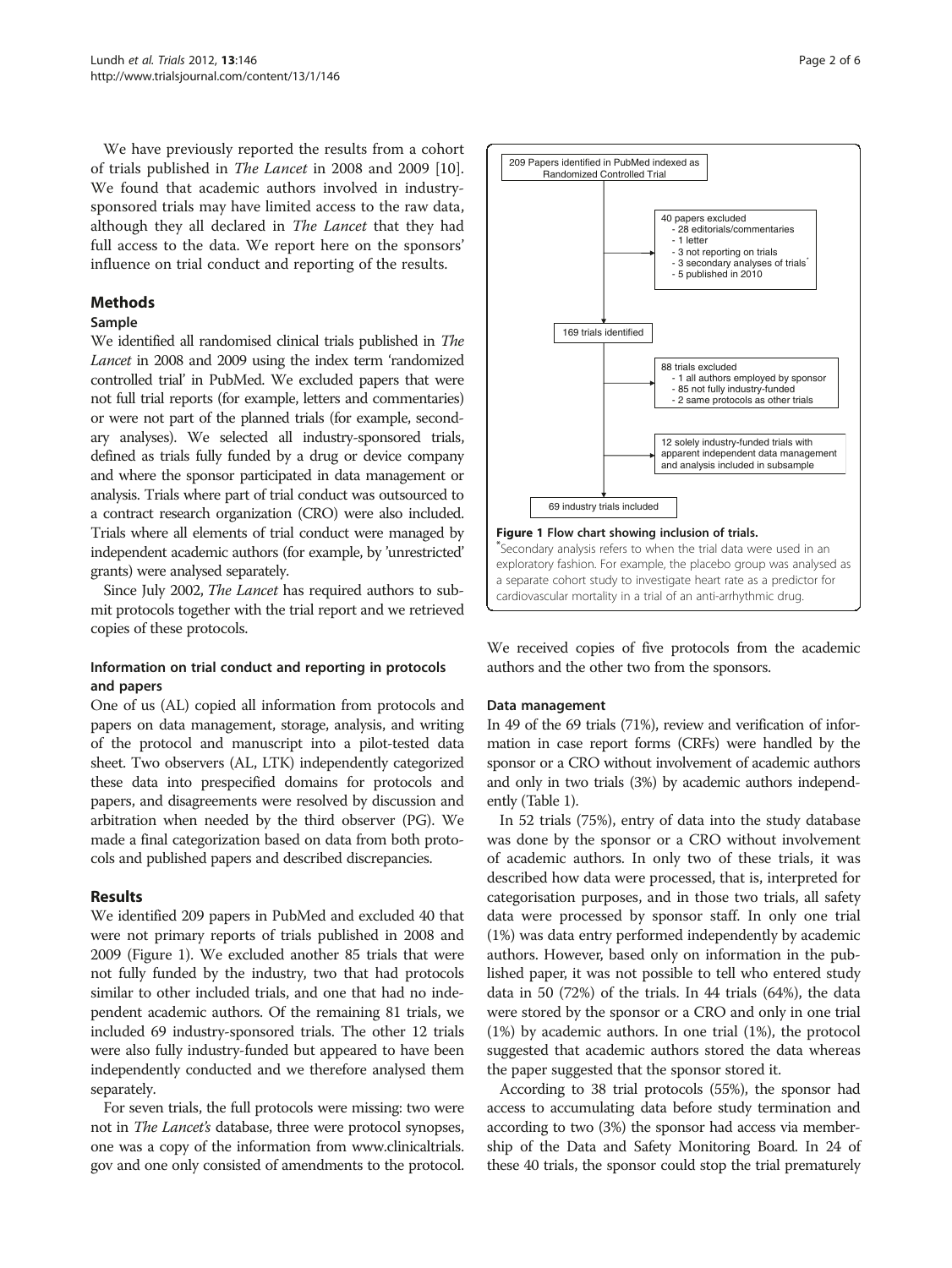| $(n = 69)$                             | <b>CRF</b> review and verification | Data entry | Data storage | Data analysis |  |
|----------------------------------------|------------------------------------|------------|--------------|---------------|--|
| Sponsor                                | 23 (33%)                           | 32 (46%)   | 35 (51%)     | 29 (42%)      |  |
| Sponsor and CRO                        | 18 (26%)                           | 8 (12%)    | 3(4%)        | 6(9%)         |  |
| <b>CRO</b>                             | 8 (12%)                            | 12 (17%)   | 6(9%)        | 5(7%)         |  |
| Sponsor/CRO and academic authors       | 10 (14%)                           | $0(0\%)$   | $0(0\%)$     | 11 (16%)      |  |
| <b>Academic authors</b>                | 2(3%)                              | (1%)       | $(1\%)$      | 2(3%)         |  |
| Not described                          | 8 (12%)                            | 16 (23%)   | 23 (33%)     | 5(7%)         |  |
| Discrepancy between protocol and paper | $0(0\%)$                           | $0(0\%)$   | $(1\%)$      | 11 (16%)      |  |

<span id="page-2-0"></span>Table 1 Data management and analysis in industry-sponsored trials based on information in protocols and publications

Percentages do not always add up to 100 due to rounding.

for a broad range of reasons or without any constraints at all, in five additional trials it could also be stopped but no criteria were specified, and in the remaining 11 trials it was not described whether the sponsor could stop the trial prematurely.

#### Data analysis

In 40 trials (58%), the data were analysed by the sponsor or a CRO without involvement of academic authors and only in two trials (3%) independently by academic authors. In 11 trials (16%) the sponsor or a CRO, and academic authors analysed the data. However, in six of these trials, the sponsor or CRO biostatistician had the primary role and in five, the role was not clear as many authors were listed. In one of these five trials, the protocol named a sponsor-employed study biostatistician who was not mentioned in the paper.

In an additional 11 trials (16%), there were discrepancies between information in protocols and papers. In four, the protocol described analysis by sponsor or CRO alone whereas the published paper described analysis either by academic authors alone or in collaboration with the sponsor. In five trials, there were discrepancies between information in protocols and papers as to whether the sponsor or a CRO did the analysis, and in two the protocol described an independent analysis by academic authors whereas the papers also described involvement of a CRO or the sponsor. Based only on information in the published paper, it was not possible to tell who analysed the data in another 10 (14%) of the trials.

# Publication of the results

In 24 of the 69 trials (35%), the sponsor or a hired CRO was involved in coordinating writing of the manuscript, in 10 (14%) the sponsor was not involved and in 35 (51%) it was not described. In 64 trials (93%), the sponsor had influence over publication of the results through co-authorship or an explicitly stated right to approve, review or comment on the paper (Table 2). In three trials (4%), there were discrepancies between information in protocols and papers: one protocol described sponsor-employed co-authors without this being stated in the paper; in one protocol the sponsor needed to approve the manuscript, but the paper stated that the sponsor was not involved in writing of the report; and in one protocol the sponsor needed to approve the manuscript, but the paper stated that the report was written in consultation with the sponsor.

Ten of the protocols (14%) referred to separate agreements (for example, clinical trial agreements or publication agreements) concerning reporting of results or data ownership and five other protocols (7%) stated that such agreements might be issued, overriding statements concerning reporting of results or data ownership in the protocol. None of these agreements had been provided to The Lancet. Finally, five protocols explicitly described that the sponsor could publish the results without author approval, but this did not seem to have happened (there were academic authors on all 69 papers).

Medical writing assistance from the sponsor or persons hired by the sponsor was described in 37 of the 69 papers (54%), in seven papers (10%) it seemed no assistance was provided and in 25 (36%) it was not described. Sixty-eight of the 69 protocols (99%) seemed to have been written by the sponsor, for example, by including the company logo, and one protocol contained no information indicating who had written it. In 19 protocols, specific authors were named and 10 of these protocols specified them as authors of the protocol. However, for

Table 2 Sponsors' influence on publication of results of industry-sponsored trials based on information in protocols and publications

| $(n = 69)$                             | <b>Publication of results</b> |
|----------------------------------------|-------------------------------|
| Sponsor has co-authorship              | 56 (81%)                      |
| Sponsor needs to approve manuscript    | 3(4%)                         |
| Sponsor needs to review or comment     | 5(7%)                         |
| No influence                           | $1(1\%)$                      |
| Not described                          | $1(1\%)$                      |
| Discrepancy between protocol and paper | 3(4%)                         |

Percentages do not add up to 100 due to rounding.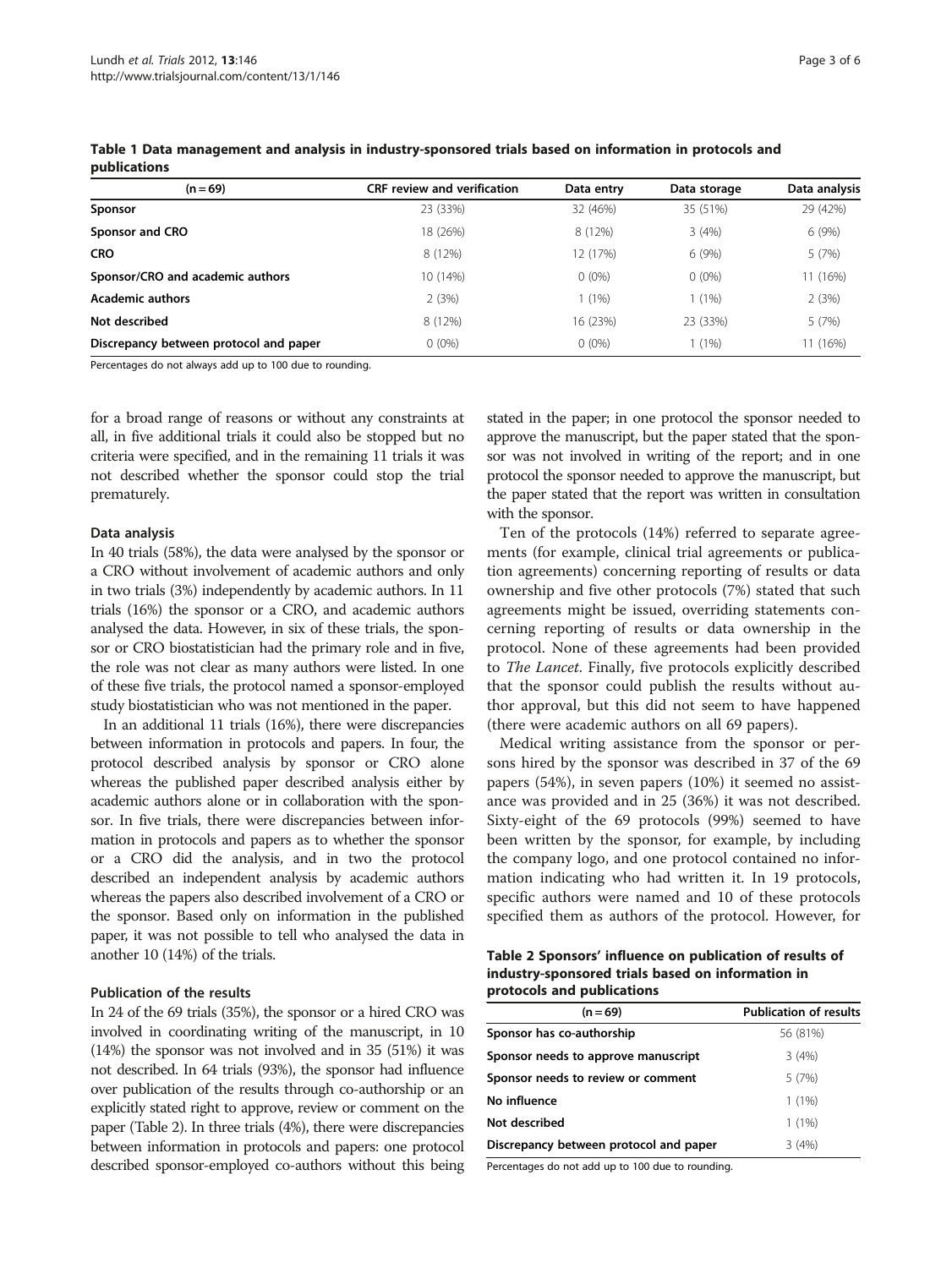14 of these 19 protocols these authors were not mentioned in the publications.

# Independently conducted trials

In eight of the additional 12 trials that appeared to have been conducted independently of the sponsor, the sponsor nevertheless appeared to have written the protocol, could stop the trial early, had issued confidentiality clauses or had influence on writing of the manuscript (Table 3).

# **Discussion**

Approximately half the trials published in The Lancet were fully funded by the industry and most of these had industry involvement in the conduct, analysis and reporting of the results. The sponsor often entered, stored and owned the data, which were rarely analysed independently by the academic authors. Even for the additional 12 trials that appeared to have been conducted independently of the sponsor, the sponsor could stop the trial prematurely in some cases, issued confidentiality clauses, was involved in the reporting of results or appeared to have written the protocol.

Our study describes sponsor involvement in the conduct and reporting of industry-sponsored trials published in a high-impact medical journal. Our access to trial protocols gave us additional information on sponsor involvement not possible to decipher from the published papers alone. A study of cancer trials found that only 18% of the industrysponsored trials described the sponsors' role and usually in vague terms [[13\]](#page-5-0). There are some limitations that should be taken into account though. First, we restricted our sample to trials published in a single journal, The Lancet, which may limit generalisability. However, The Lancet's access to protocols and editorial resources might indicate that the sponsors'

role is greater for trials published in other journals. Second, despite access to trial protocols, in many cases we could not tell who entered, processed or stored data, and we did not have copies of trial agreements and publication agreements. We find it likely that tasks not described were handled by the sponsor because the protocols in all except one case were most likely written by the sponsor. It might therefore be regarded as implicit that what had been left out would be managed by the sponsor. The role of the sponsor may therefore be even more extensive than our results indicate.

Bias in industry-sponsored trials can be introduced at various levels of data processing, from the information being recorded on CRFs to the data appearing in the published paper. In most cases, the sponsor or a hired CRO was in charge of data entry and while it was rarely described, they probably also processed the data for categorisation purposes.

Processing data is bias-prone. Important data are often omitted from publications or are described in a way favourable for the sponsor. For example, suicidality was coded as 'emotional lability', 'hospital admission' or 'lack of effect' in trials of selective serotonin reuptake inhibitors (SSRIs) [\[14,15\]](#page-5-0), myocardial infarctions on rofecoxib were omitted in the VIGOR trial [\[16,17\]](#page-5-0) and on rosiglitazone in the RECORD trial [\[18,19](#page-5-0)]. As academic authors were rarely involved in data entry, and as data analysis by academics often did not involve anything more than checking the tabulated data in the clinical study report [\[10\]](#page-5-0), such practices will most likely not be discovered.

Academic authors were rarely involved in data analysis and only two trials had a completely independent analysis. When data analysis was performed jointly, the sponsor seemed to take the leading role and, for some trials, the role of academic authors in the actual statistical analysis was

| <b>Trial</b> | Writing of                    | Stopping trial early                         | Author                    | Writing of manuscript                  |                                    |  |
|--------------|-------------------------------|----------------------------------------------|---------------------------|----------------------------------------|------------------------------------|--|
| number       | protocol                      |                                              | confidentiality<br>clause | According to protocol                  | According to publication           |  |
|              |                               | ٠                                            | In protocol               |                                        | Sponsor not<br>involved in writing |  |
| 2            |                               | ٠                                            |                           | Sponsor needs<br>to review manuscript  | Sponsor not<br>involved in writing |  |
| 3            | Appears written<br>by sponsor |                                              |                           | Sponsor involved<br>in writing         | Sponsor not<br>involved in writing |  |
| 4            |                               |                                              |                           | Sponsor needs to<br>review manuscript  | Sponsor not<br>involved in writing |  |
| 5            |                               | Sponsor must be consulted<br>before stopping | In protocol               | Sponsor needs<br>to approve manuscript | Sponsor not<br>involved in writing |  |
| 6            |                               |                                              |                           | Sponsor needs<br>to review manuscript  | Nothing stated<br>about writing    |  |
| 7            |                               |                                              | In protocol               |                                        | Sponsor not<br>involved in writing |  |
| 8            |                               | Sponsor can stop trial                       |                           | Sponsor allowed<br>comments            | Sponsor allowed<br>comments        |  |

Table 3 Eight seemingly independent trials with evidence of influence by sponsor

- Indicates no evidence of influence by sponsor.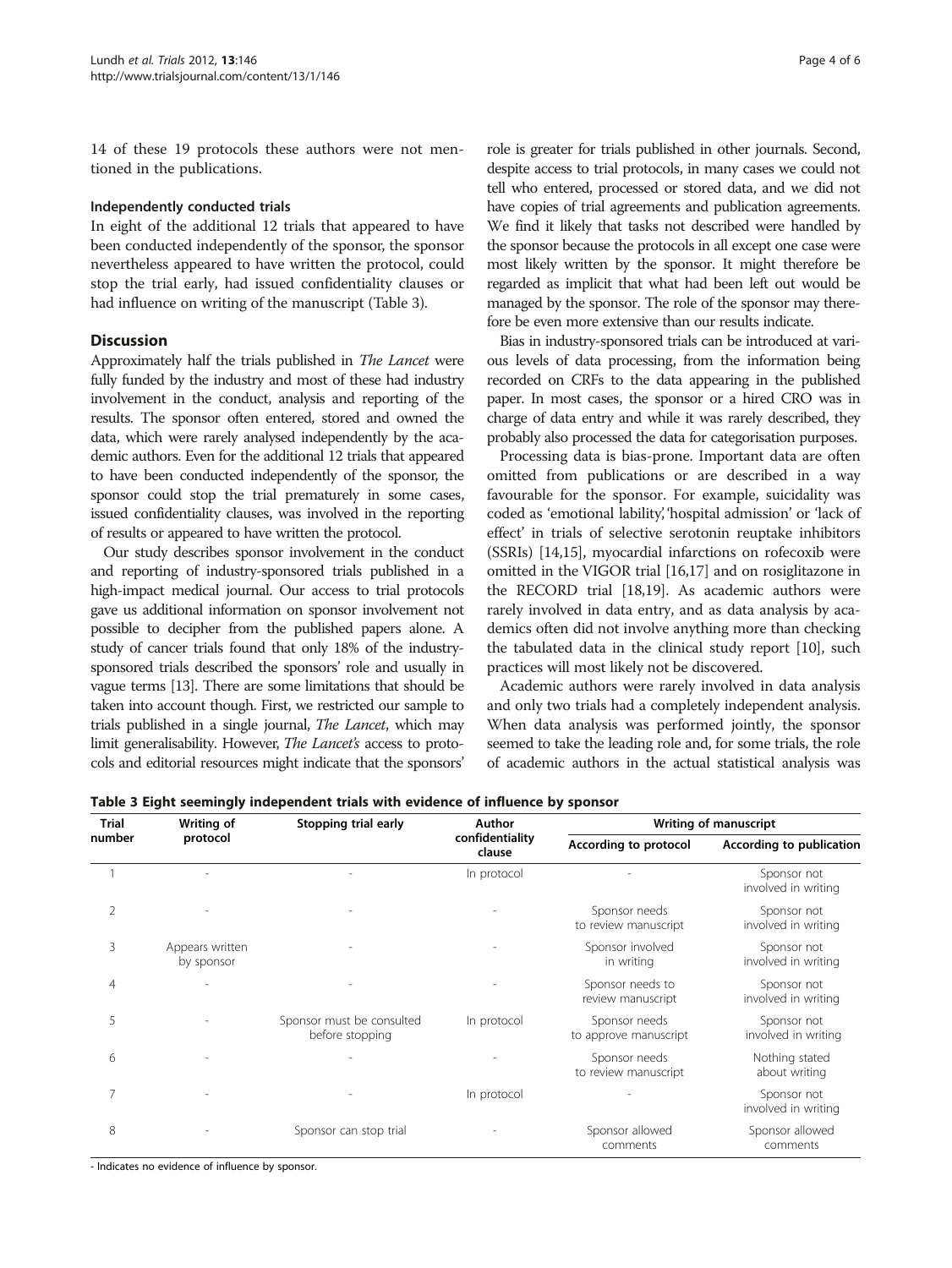<span id="page-4-0"></span>probably limited, as many authors were named as contributors to data analysis. We find it highly unlikely that many academic authors with a clinical background actually participated in the statistical analysis, as such analyses are timeconsuming and require statistical expertise. Based on our previous study [\[10\]](#page-5-0), such involvement might actually, again, be limited to merely reading the clinical study report.

Data analysis done solely by the sponsor is problematic, as independent analysis may yield different results [\[20\]](#page-5-0). In some cases, the data were analysed by CROs, but they are not independent. They are hired by the sponsor, they sometimes have financial interests in the sponsoring companies [[21,22\]](#page-5-0), and - like for medical writers - if they do not do a job that satisfies the sponsors' marketing department, they might go out of business. Furthermore, analysis by academic authors does not ensure independence, as such authors often have financial ties to the industry [\[12](#page-5-0)]. Based on their declarations in the paper, in the two trials with independent analysis, the academic authors were paid by the companies for their contribution.

The sponsors' dominating role in data analysis is not only problematic in relation to selective reporting of positive outcomes and spin of the results [[23,24\]](#page-5-0), but also in relation to stopping trials early. If the sponsor has access to accumulating data, as was the case for at least 40 trials, and is allowed to terminate the trials prematurely, this could lead to overestimation of treatment effects [[25](#page-5-0)] and underestimation of harms [[26](#page-5-0)].

Journal editors should consider whether independent statistical analysis by academic authors should be a requirement, as is the case for JAMA [7]. This policy has had repercussions, as fewer industry-sponsored trials have been published [[27](#page-5-0)]. Such policies might therefore be difficult to implement, as they will likely result in loss of revenue from reprint sales of industry trials [2]. However, this only reinforces the need for independent analyses. Lastly, journals should require copies of protocols and any additional agreements to ensure that access to the data was planned before the trial started. Journals should allocate editorial resources to ensure that what appears in publications corresponds to statements written in protocols, which was not always the case in our study. Such protocols should be written in accordance with evidence-based standards such as the upcoming SPIRIT guidelines [[28](#page-5-0)] and should contain detailed information on authors' access to data. To ensure that such declarations are more than window dressing [[10](#page-5-0)], journal editors might also consider asking for the raw data as a condition for publication, like *Science* and the *Na*-ture journals require [[23\]](#page-5-0) and preferably make such data available at public websites.

# Conclusions

The sponsors are usually involved in the analysis and reporting of the results in industry-sponsored trials, but

their exact role is not always clear from the published papers. Even for fully industry-funded trials that appear to have been conducted independently, the sponsors are also sometimes explicitly involved in the reporting of results. Journals should require more transparent reporting of the sponsors' role in crucial elements such as data processing, statistical analysis and writing of the manuscript and should consider requiring access to trial protocols, independent data analysis and submission of the raw data.

# Competing interests

The authors declare that they have no competing interests.

#### Authors' contributions

PCG conceived the idea for the study. The protocol was primarily developed by AL, and LTK and PCG contributed. AL identified trials and protocols; AL and LTK extracted data. All authors participated in data analysis and writing of the paper. AL, LTK and PCG are guarantors. All authors had full access to all the data in the study and take responsibility for the integrity of the data and the accuracy of the data analysis. All authors read and approved the final manuscript.

# Ethics

The study was based on protocol data and published data and did not need ethical approval according to the Danish Act on a Biomedical Research Ethics Committee System and the Processing of Biomedical Research Projects.

#### Funding source

The study was partly funded by The Health Insurance Foundation and The Danish Council for Independent Research - Medical Sciences, partly by The Nordic Cochrane Centre.

#### Role of sponsors

The study was conducted independently of study sponsors. There was no sponsor involvement in the design; collection, analysis, and interpretation of the data; in writing of the report; or in the decision to submit for publication.

#### Acknowledgements

We thank the editors of The Lancet for providing us with copies of trial protocols. We thank the authors and companies for providing us with copies of the missing protocols.

# Received: 18 January 2012 Accepted: 8 August 2012 Published: 24 August 2012

#### References

- Dorsey ER, de Roulet J, Thompson JP, Reminick JI, Thai A, White-Stellato Z, Beck CA, George BP, Moses H 3rd: Funding of US biomedical research, 2003–2008. JAMA 2010, 303:137–143.
- Lundh A, Barbateskovic M, Hróbjartsson A, Gøtzsche PC: Conflicts of interest at medical journals: the influence of industry-supported randomised trials on journal impact factors and revenue - cohort study. PLoS Med 2010, 7:e1000354.
- 3. Lexchin J, Bero LA, Djulbegovic B, Clark O: Pharmaceutical industry sponsorship and research outcome and quality: systematic review. BMJ 2003, 326:1167–1170.
- 4. Sismondo S: Pharmaceutical company funding and its consequences: a qualitative systematic review. Contemp Clin Trials 2008, 29:109–113.
- 5. Bero LA, Rennie D: Influences on the quality of published drug studies. Int J Technol Assess Health Care 1996, 12:209-237
- 6. Dwan K, Altman DG, Arnaiz JA, Bloom J, Chan A-W, Cronin E, Decullier E, Easterbrook PJ, Von Elm E, Gamble C, Ghersi D, Ioannidis JP, Simes J, Williamson PR: Systematic review of the empirical evidence of study publication bias and outcome reporting bias. PLoS One 2008, 3:e3081.
- 7. DeAngelis CD, Fontanarosa PB: The importance of independent academic statistical analysis. Biostatistics 2010, 11:383–384.